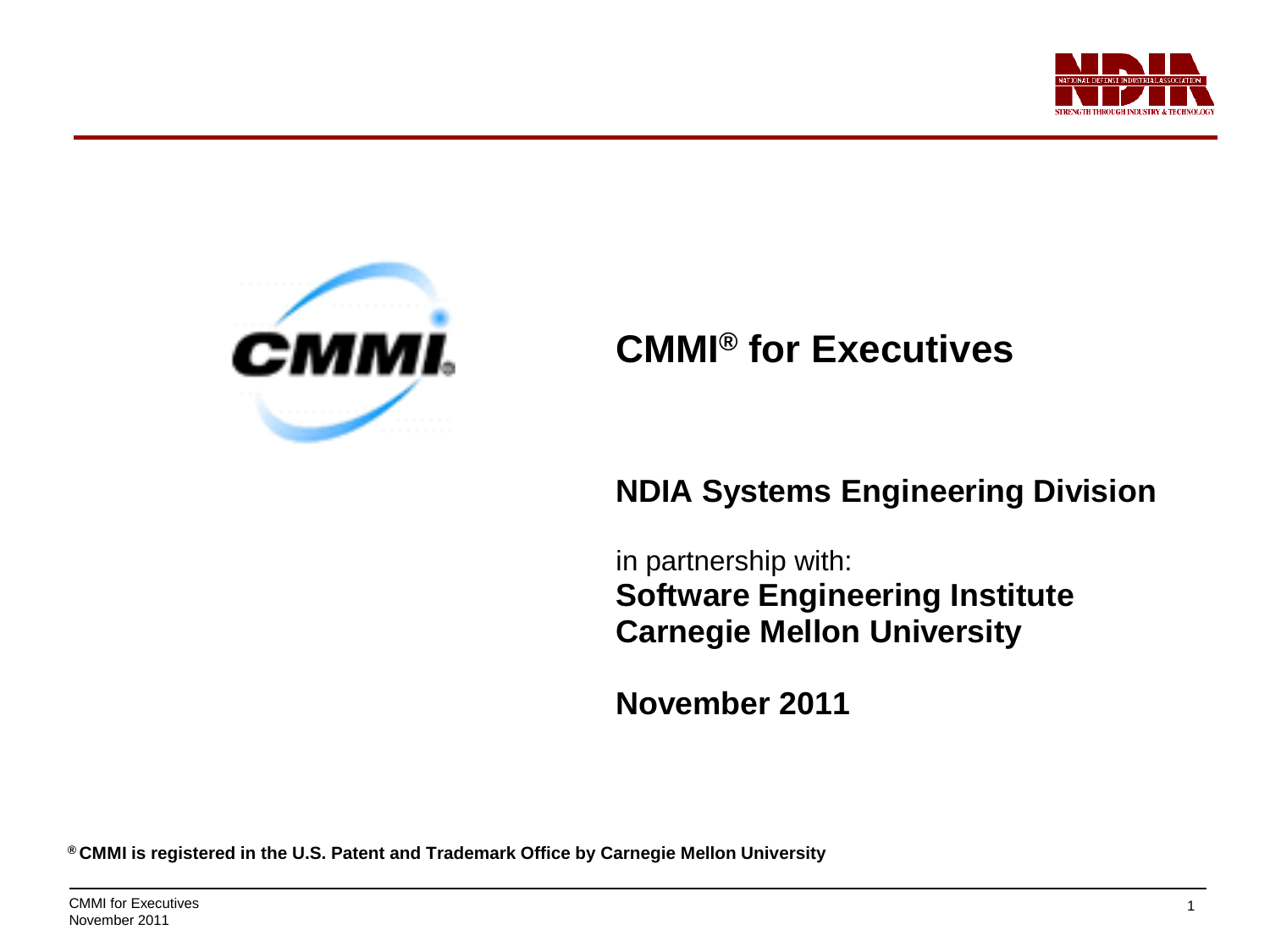

## *Do You Need CMMI?*

What Is CMMI? How Can CMMI Benefit You? Who Is Using CMMI? How Can You Get Best Value from CMMI?

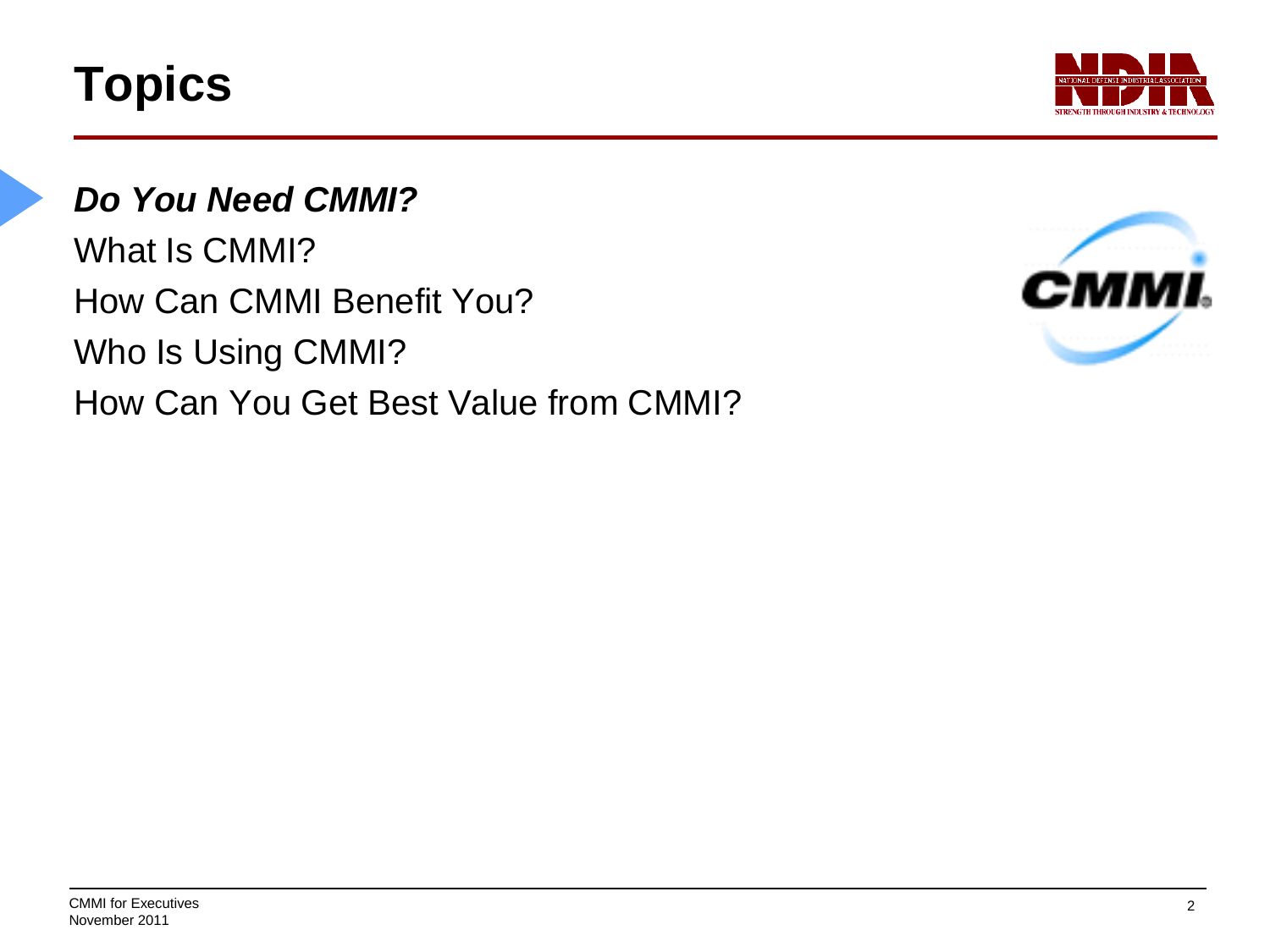

### **Recognize these symptoms?**

- **Missed commitments**
	- Late delivery
	- Last minute crunches
	- Spiraling costs

### • **Inadequate management visibility**

- Too many surprises
- **Quality problems**
	- Too much rework
	- Functions not working correctly
	- Customer complaints
- **Poor morale**
	- Crisis atmosphere
	- High turnover
	- Low productivity

# **Does the following occur?**

### • **Poor planning**

- Plans not realistic or followed
- Work is not tracked against the plan; plans are not adjusted.

### • **Baselines not controlled**

- Inconsistent requirements
- Changes not managed
- **Ineffective organizational structure**
	- Functions not well integrated
	- Designs not producible

### • **Unable to repeat successes**

– Staff skills and knowledge not available when needed

**CMMI Executive Briefing**

– Dependent on heroic individuals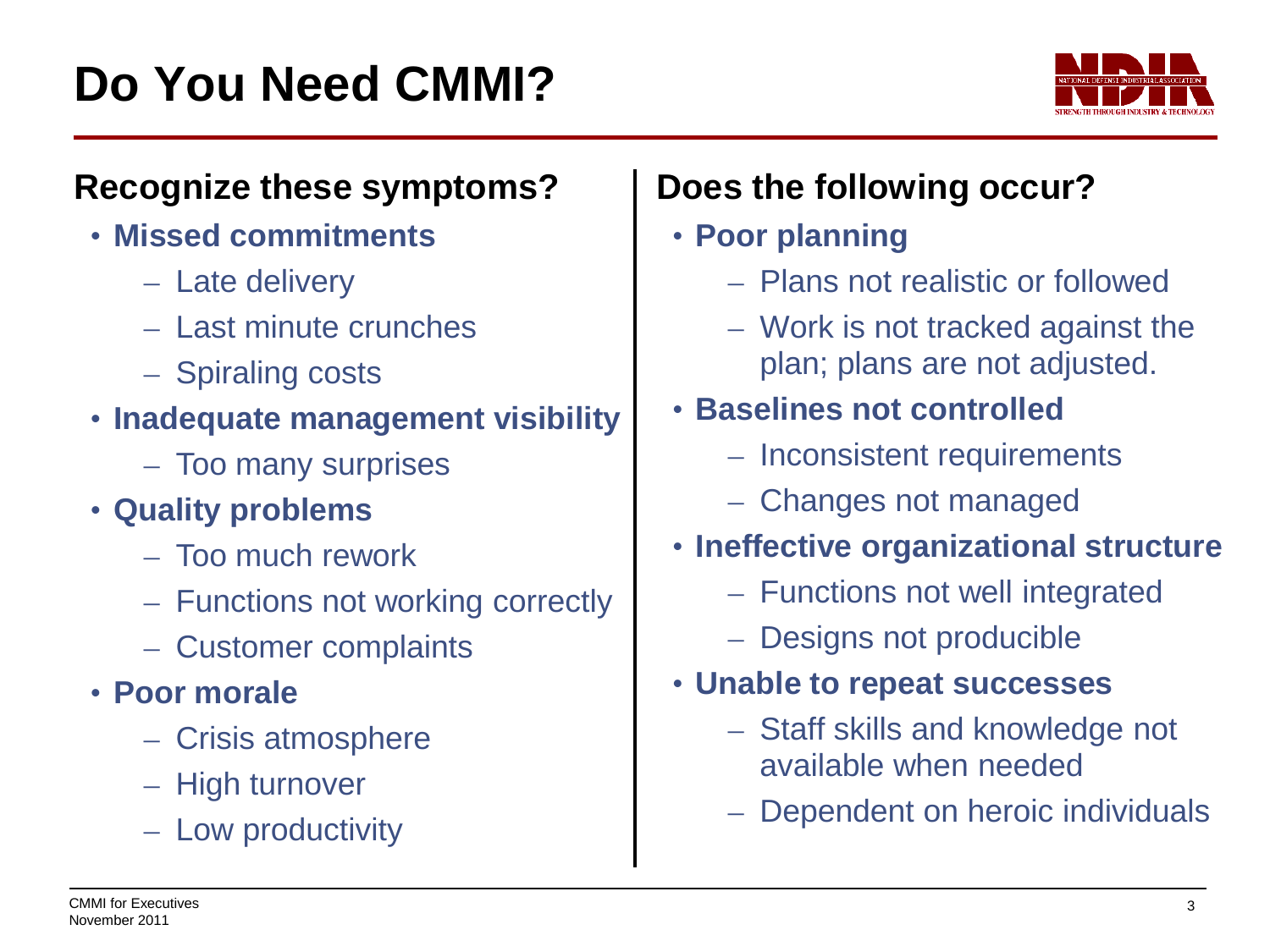

| <b>CMMI Feature</b>                                 | <b>Description and Examples</b>                                     |  |  |  |  |  |
|-----------------------------------------------------|---------------------------------------------------------------------|--|--|--|--|--|
| <b>Results Oriented</b>                             | • Industry best practices for project planning and execution        |  |  |  |  |  |
|                                                     | • Performance-driven measures for consistent outcomes               |  |  |  |  |  |
| <b>Priorities Based on</b><br><b>Business Value</b> | • Investments and maturity prioritized to align with business goals |  |  |  |  |  |
|                                                     | • Appraisals relative to model to set direction ("map and compass") |  |  |  |  |  |
| <b>Customer Focus</b>                               | • Validation of customer needs across the project life cycle        |  |  |  |  |  |
|                                                     | Manage product/service quality (verification, validation, reviews)  |  |  |  |  |  |
| <b>Proactive</b>                                    | • Forward-looking measurement, monitoring, risks, corrective action |  |  |  |  |  |
| <b>Management</b>                                   | • Management decisions based on plans, data, alternatives           |  |  |  |  |  |
| <b>Flexibility</b>                                  | • Adaptable to a variety of businesses (domain, size, products)     |  |  |  |  |  |
|                                                     | • Non-prescriptive (required, expected, informative components)     |  |  |  |  |  |
| <b>Business Process</b>                             | • Cross-functional stakeholder involvement                          |  |  |  |  |  |
| Integration                                         | • Coordinate various improvement strategies and methods             |  |  |  |  |  |
|                                                     | (Lean, Six Sigma, ISO, Agile, etc.)                                 |  |  |  |  |  |
| <b>Continuous</b>                                   | • Standardized assets tailored for project characteristics          |  |  |  |  |  |
| Learning                                            | Leverage experience and history across projects                     |  |  |  |  |  |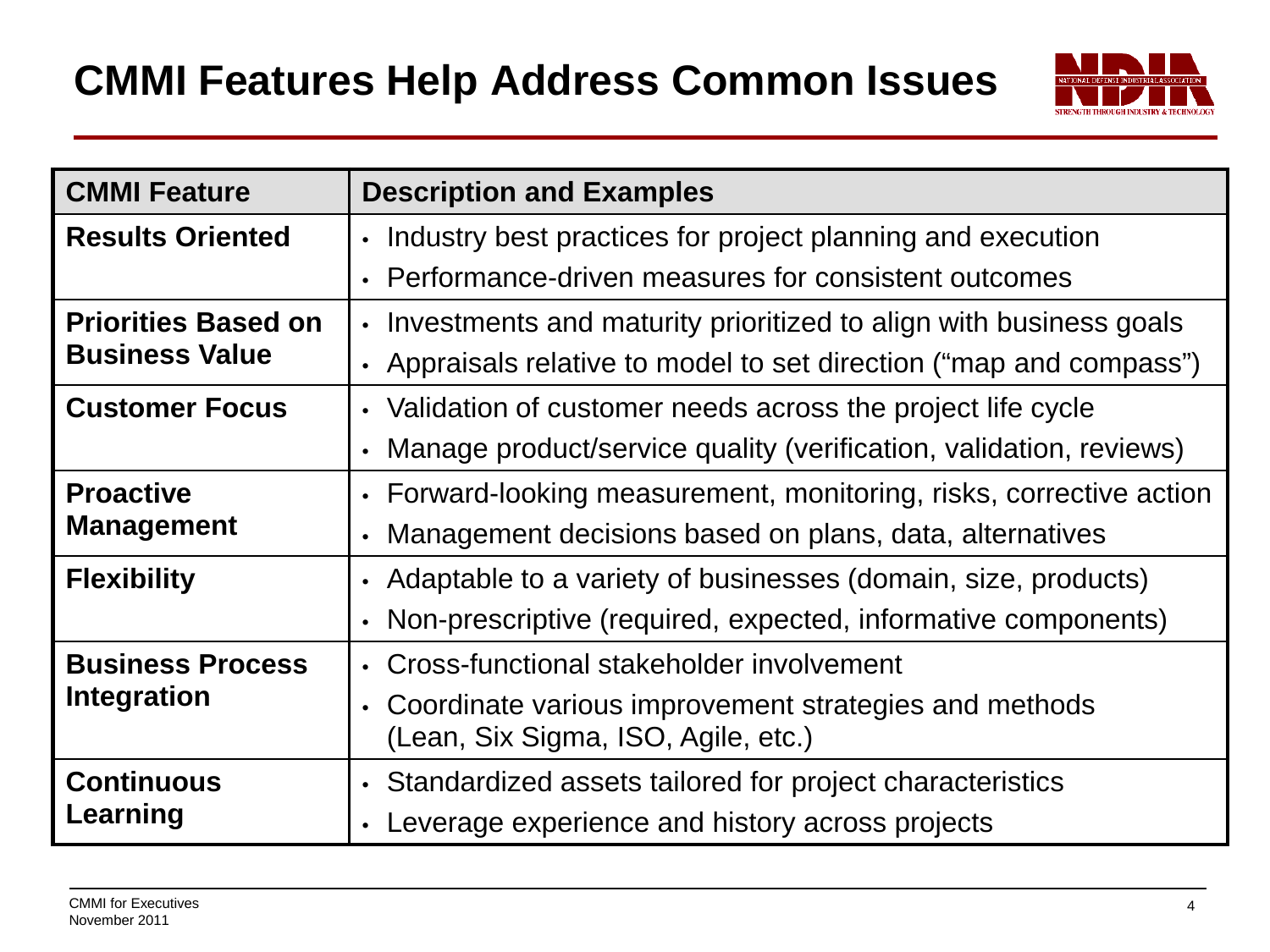

### **The quality of a system is highly influenced by the quality of the process used to acquire, develop, and maintain it.**

- A long-standing premise in manufacturing
- Good processes increase the likelihood of successful projects

### **Process can enhance the capabilities of your workforce**

- Work smarter, not just harder
- Leverage organizational experience and best practices

### **Process integrates technology with resources**

• Technology, by itself, will most likely not be used effectively

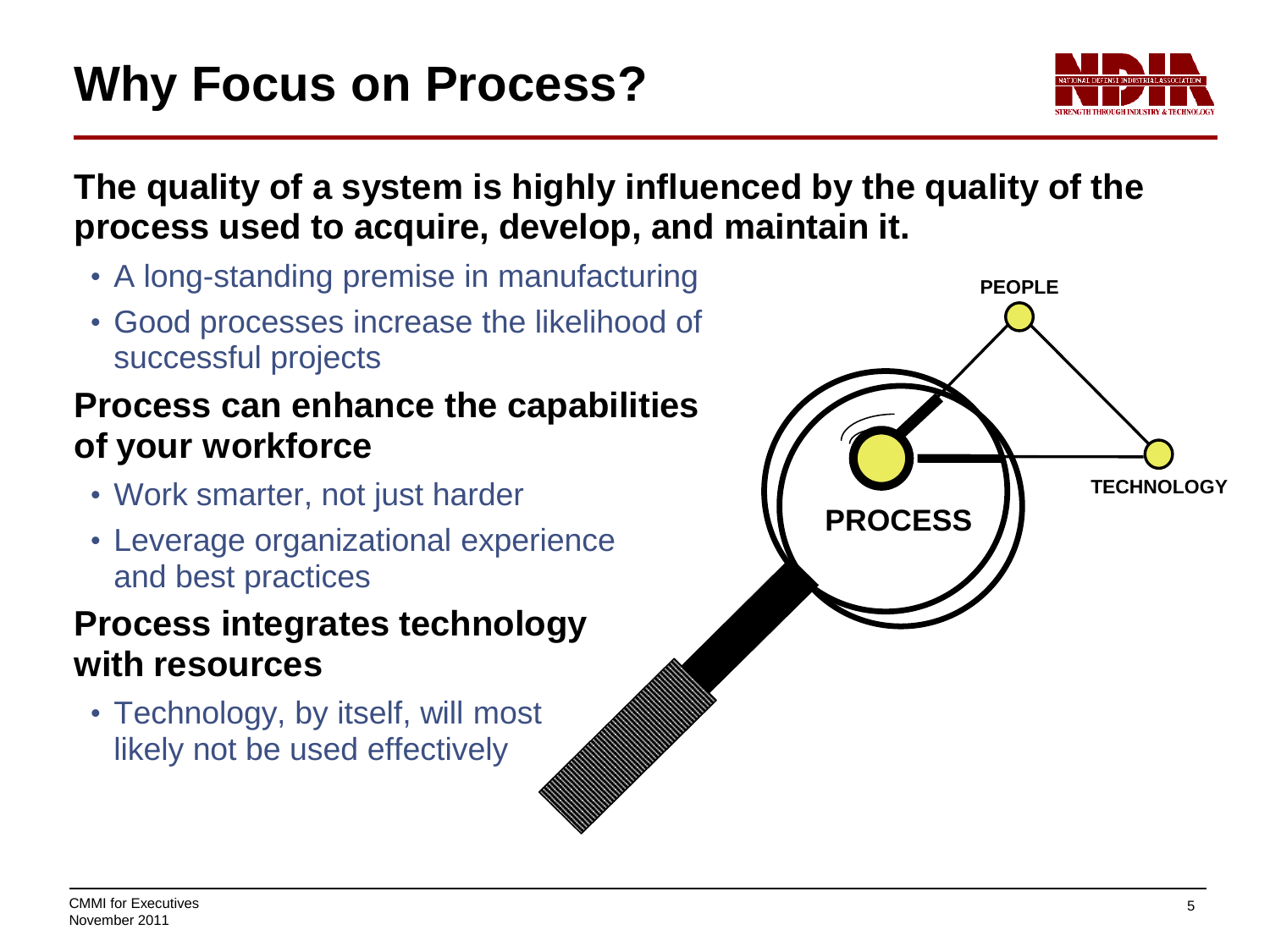

*Do You Need CMMI?* **What Is CMMI?** How Can CMMI Benefit You? Who Is Using CMMI? How Can You Get Best Value from CMMI?

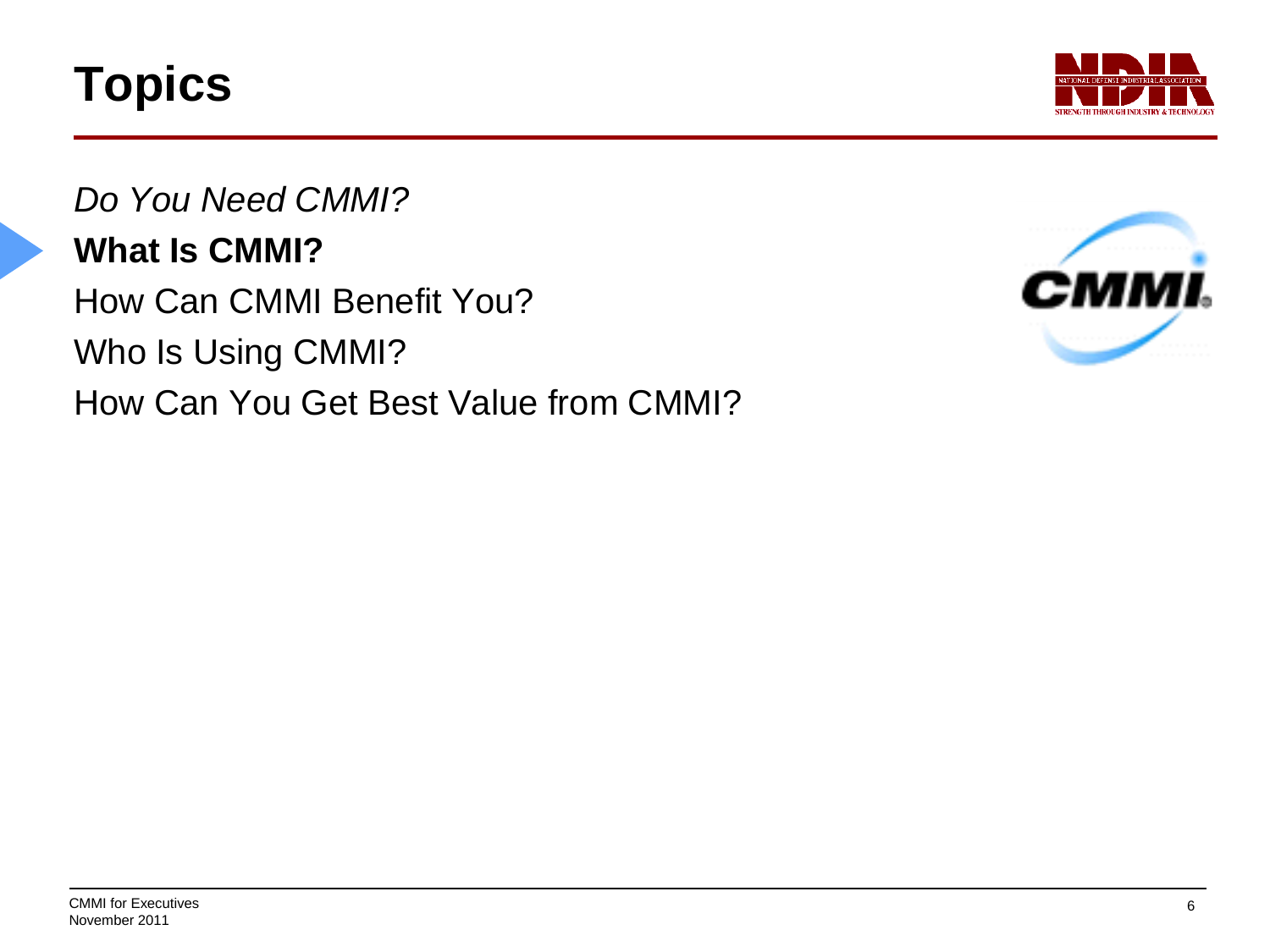# **What Is CMMI?**



**CMMI is a model representing a collection of best practices proven effective in industry**

- A framework for developing, improving, and sustaining business performance
- Provides a process focus on work activities
- Developed by industry (commercial and defense), government, academia

# **CMMI targets three primary environments:**

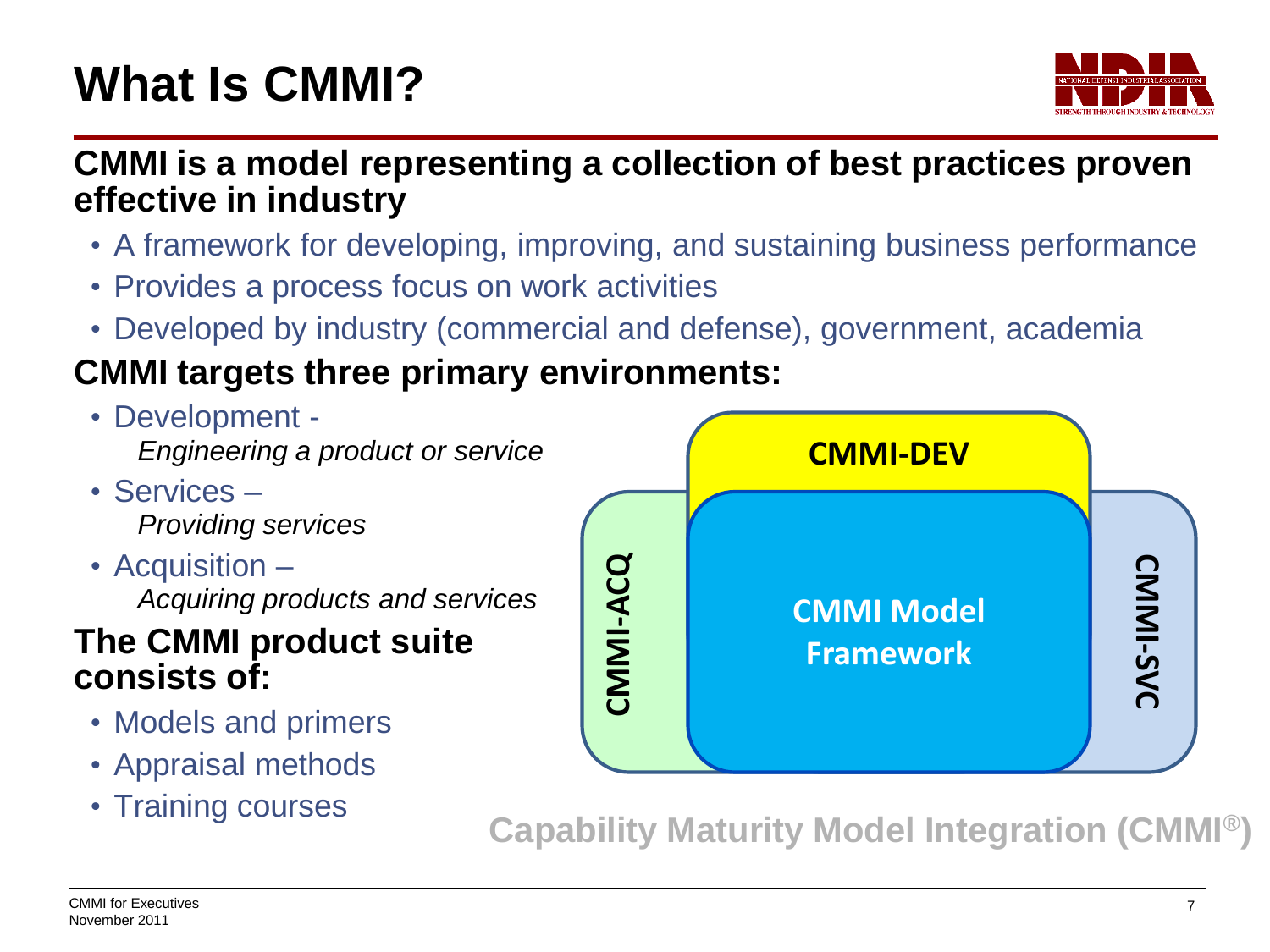# **What CMMI Can Add to Your Organization**



- Integration of business processes across functions based on industry best practices
- Visible project and organizational measures aligned with achievement of business objectives
- Commonly accepted process framework for inter-company coordination and competitor benchmarking
- Repeat project successes through standardization, tailoring, and capture of organizational process assets
- Avoid project performance issues through process discipline, proactive management, and early stakeholder engagement
- Predictable project performance, with fewer surprises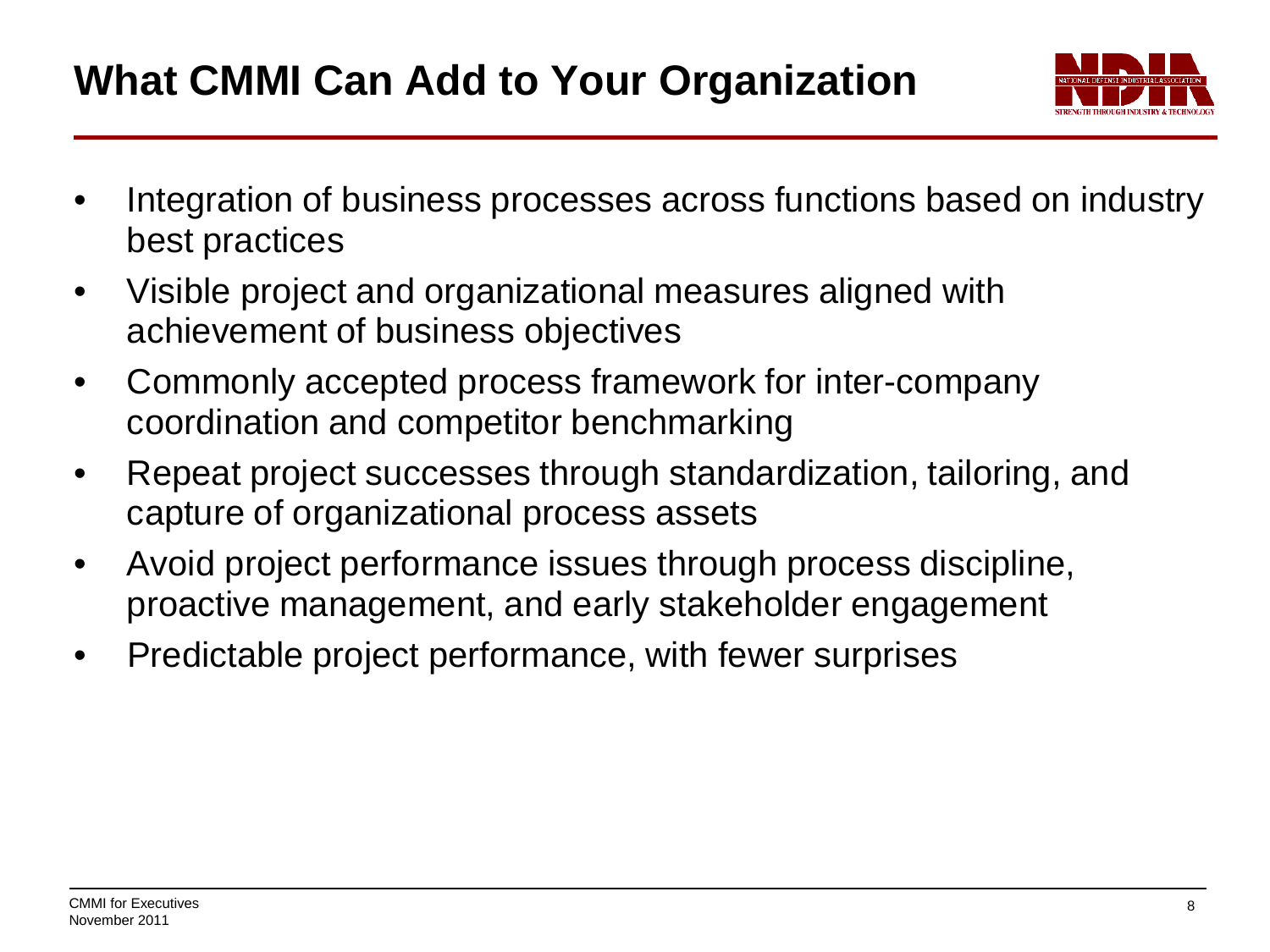

| <b>Process</b>                     | Clusters of related practices, in several categories                                            |  |  |  |  |  |
|------------------------------------|-------------------------------------------------------------------------------------------------|--|--|--|--|--|
| <b>Areas</b>                       | <b>•Project Management</b> – planning, monitoring, suppliers, risk,                             |  |  |  |  |  |
|                                    | •Support – CM, QA, measurement, decision analysis,                                              |  |  |  |  |  |
|                                    | <b>•Process Management</b> – organizational processes, training,                                |  |  |  |  |  |
|                                    | <b>•Engineering</b> – requirements, development, integration,                                   |  |  |  |  |  |
|                                    | •Services – development, delivery, transition,                                                  |  |  |  |  |  |
|                                    | •Acquisition – requirements, solicitation, agreements,                                          |  |  |  |  |  |
| <b>Generic</b>                     | Enable process management, deployment and improvement                                           |  |  |  |  |  |
| <b>Practices</b>                   | . Plans, monitoring, CM, stakeholders, objective evaluation,                                    |  |  |  |  |  |
| <b>Goals</b>                       | Describes characteristics for implemented processes                                             |  |  |  |  |  |
| <b>Capability</b><br><b>Levels</b> | Achievement of process improvement within an individual<br>process area                         |  |  |  |  |  |
| <b>Maturity</b><br><b>Levels</b>   | Achievement of overall process improvement across a<br>predefined set of process areas (stages) |  |  |  |  |  |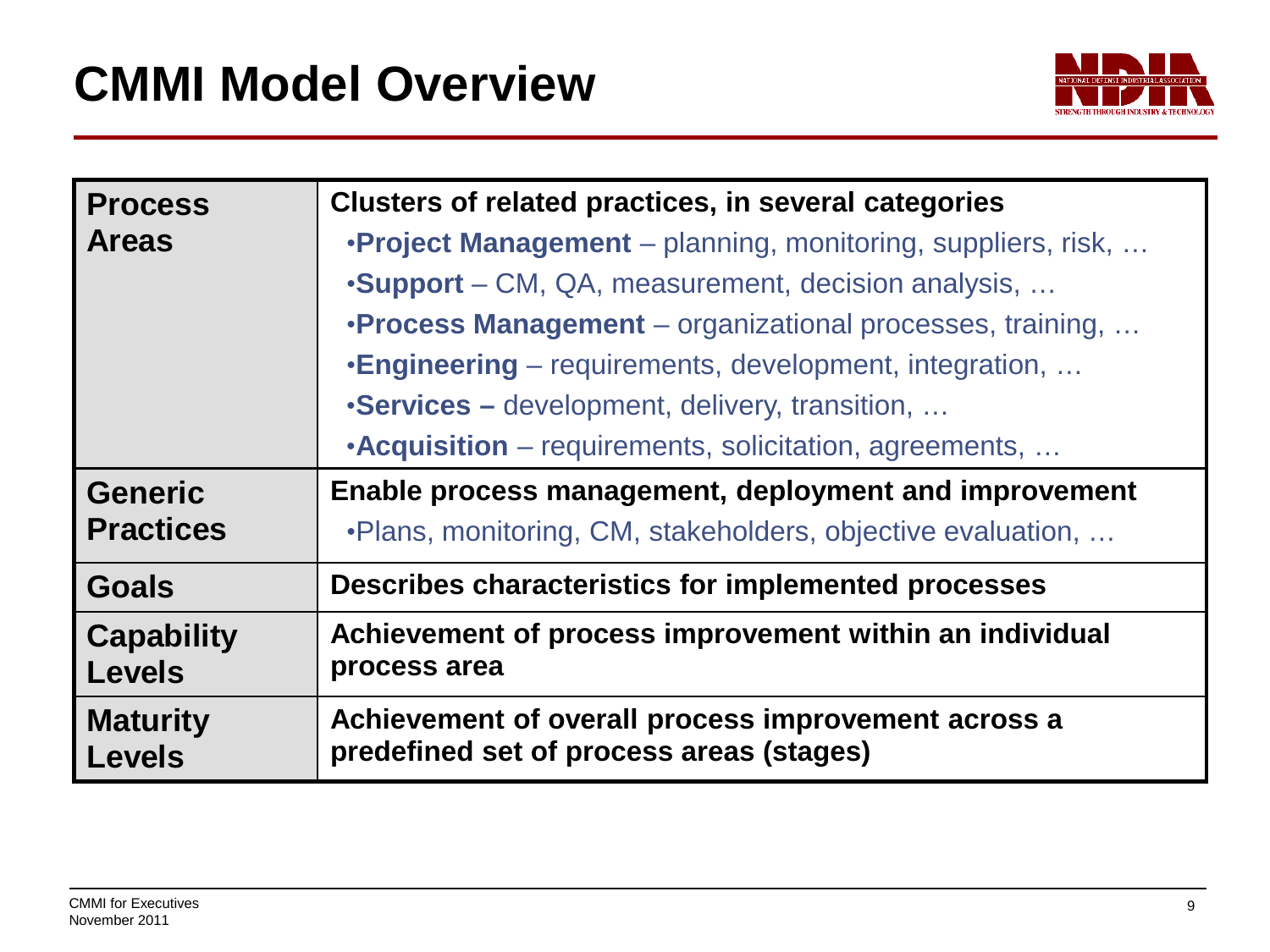# **CMMI Appraisals**

Appraisals compare organization and project processes against CMMI models to determine improvement priorities Senior management's role in appraisals:

- Provide sponsorship and resources
- Set appraisal scope and objectives
- Ensure follow-through on appraisal findings and prioritized improvement actions

CMMI provides a family of appraisal methods, with varying intent, confidence levels, data collection, resources needed

- Flexible focus: approach, deployment, institutionalization
- Rigorous benchmark rating method (for maturity levels)
- "Quick look" diagnosis of process weaknesses

Licensed SEI partners deliver SCAMPISM appraisal services

• <http://www.sei.cmu.edu/partners/directory/>

Note that for internal process improvement, companydeveloped and other methods can be effective

| <b>Software Engineering Institute</b>                                                                                            |
|----------------------------------------------------------------------------------------------------------------------------------|
| Standard CMMI® Appraisal Method for<br>Process Improvement (SCAMPI <sup>SM</sup> ) A,<br>Version 1.3: Method Definition Document |
| SCAMPI Upgrade Team<br><b>March 2011</b>                                                                                         |
| <b>HANDROOK</b><br>CMUSE1-2011-HB-001                                                                                            |
| Software Engineering Process Management<br>Unimated distribution support to the copyright.<br>http://www.sei.cmu.edu             |
|                                                                                                                                  |
|                                                                                                                                  |
| <b>CarnegieMellon</b>                                                                                                            |



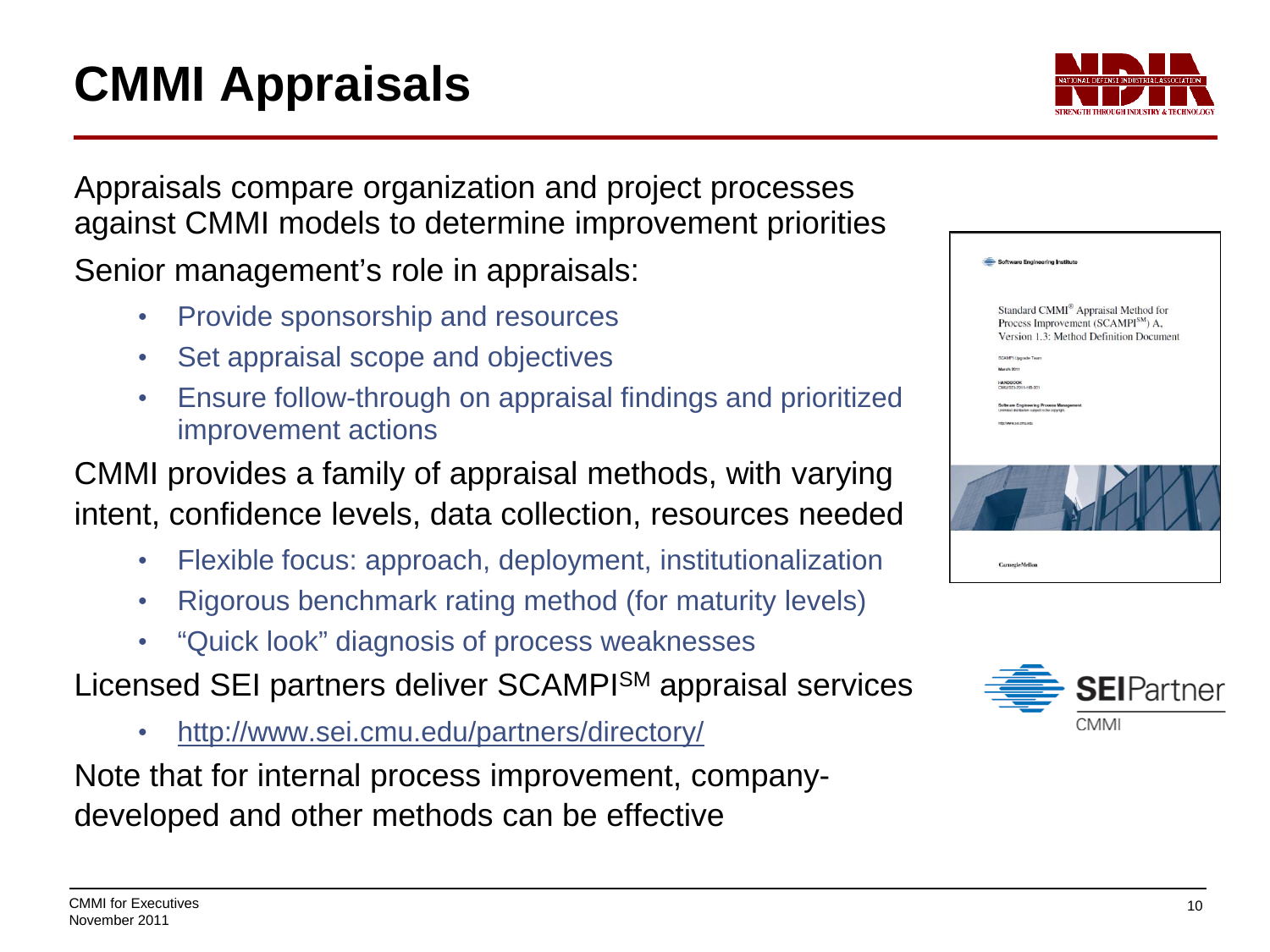

*Do You Need CMMI?* What Is CMMI? **How Can CMMI Benefit You?**

Who Is Using CMMI? How Can You Get Best Value from CMMI?

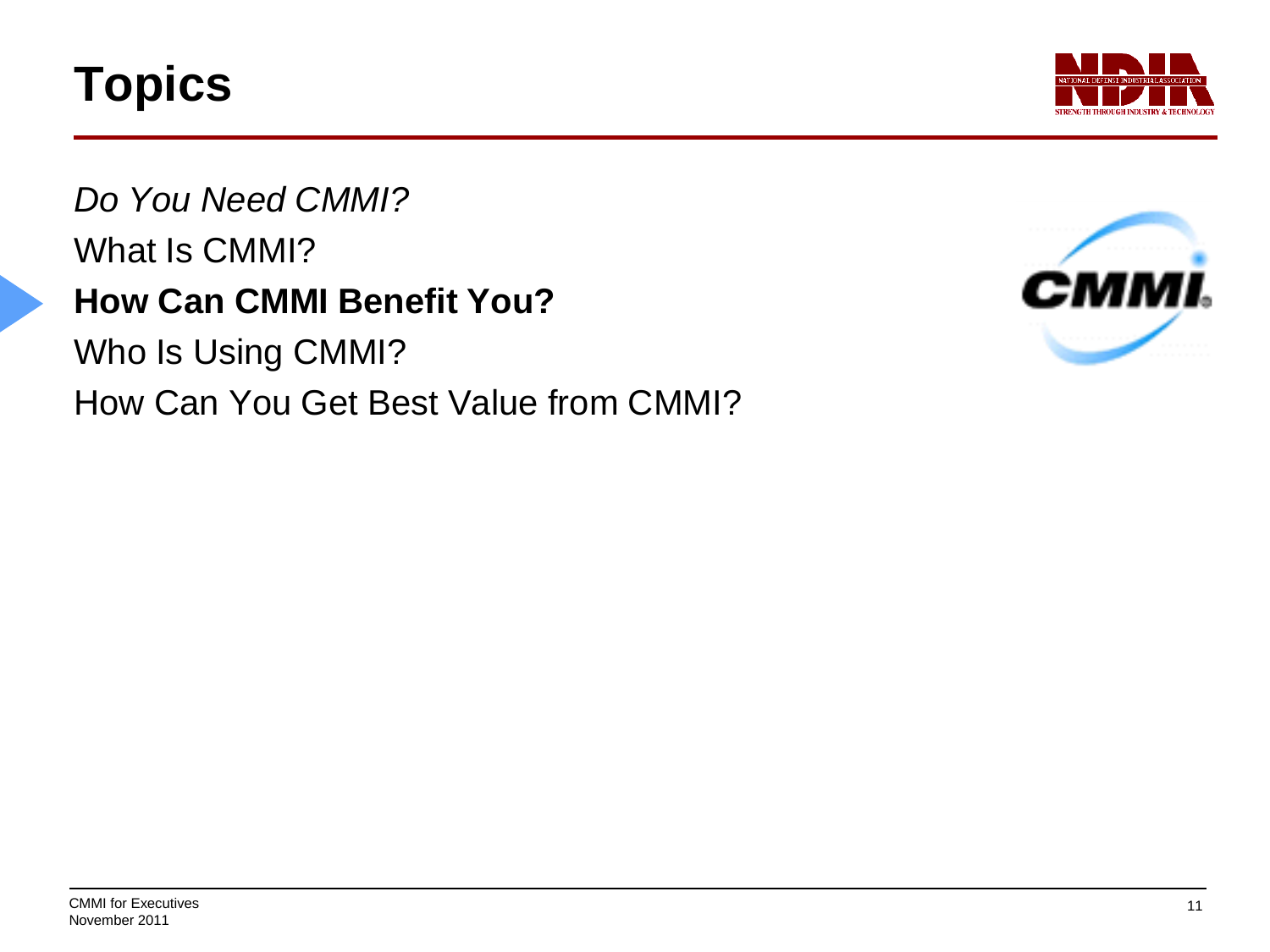# **Reasons You Should Adopt CMMI**



#### **1. Increase customer satisfaction**

- Deliver products and services that satisfy user needs
- Deliver products and services on time and within budget
- **2. Increase probability of capturing new and repeat business**
	- Improved ability to meet commitments
	- Reduces customer-perceived risk of award to your organization
	- Can be a discriminator relative to your competition
- **3. Increase profit through improved quality and less rework**
	- Better predict actual costs through repeatable processes
	- Better visibility into projects due to established measures and analysis techniques
	- Significantly reduce the probability of problem programs
	- Reduce costs by capitalizing on organizational infrastructure, processes, training, tools and early/often stakeholder involvement

#### **4. Increase productivity**

- More efficiency through implementation of common processes, tools and training
- Improved productivity by implementing process improvement that are directly aligned key organizational goals and objectives.
- Higher employee morale and less turnover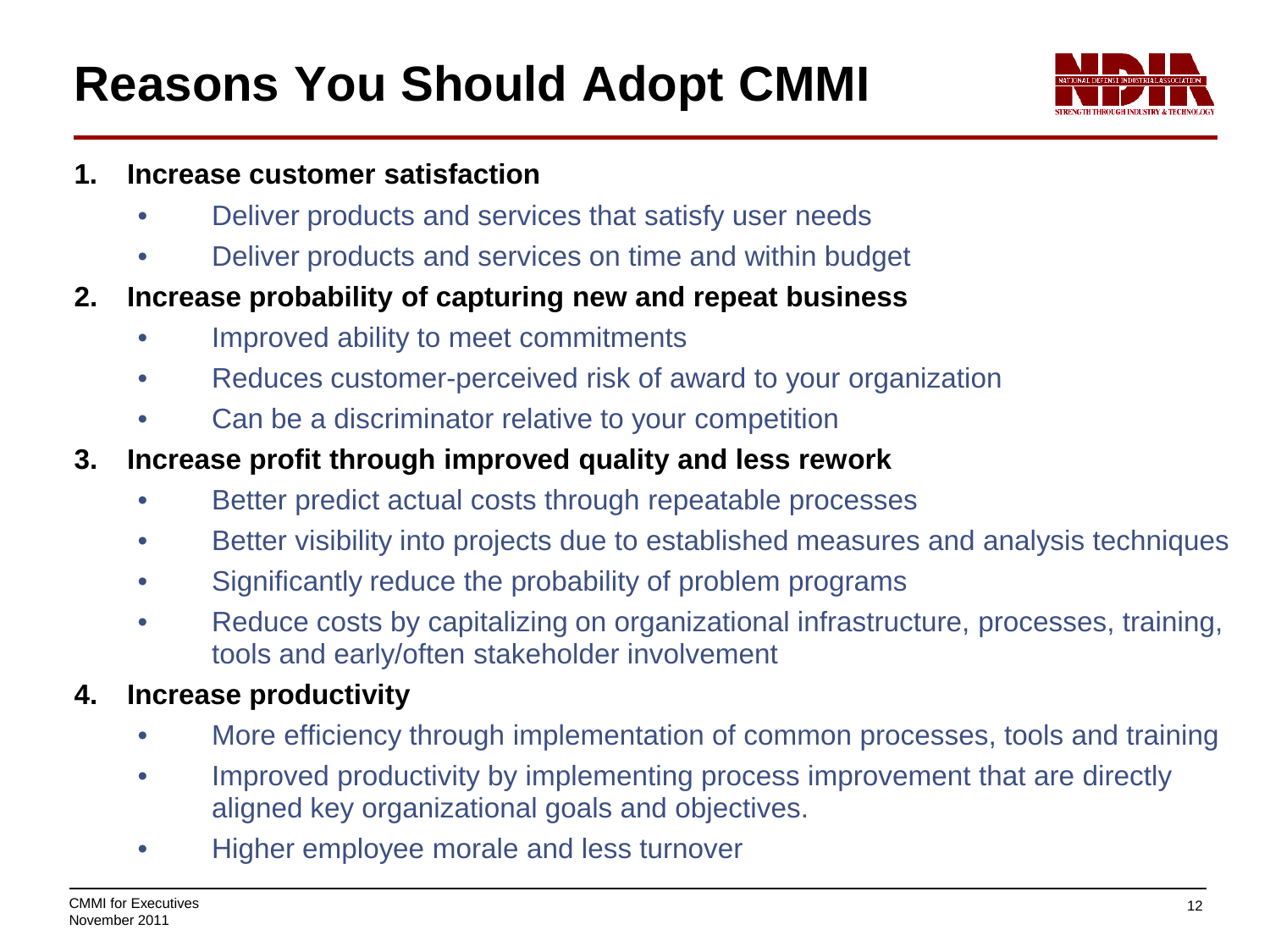

#### **Many companies cite performance benefits from CMMI**

• Published in conferences, articles, papers, studies, surveys, reports

#### **SEI collects quantitative measures of CMMI performance improvement**

- Technical reports, including:
	- "Performance Results of CMMI-Based Process Improvement" ([http://www.sei.cmu.edu/pub/docume](http://www.sei.cmu.edu/pub/documents/06.reports/pdf/06tr004.pdf) [nts/06.reports/pdf/06tr004.pdf](http://www.sei.cmu.edu/pub/documents/06.reports/pdf/06tr004.pdf))

| <b>Performance</b><br><b>Category</b>               | <b>Median</b><br><b>Improvement</b> |  |  |
|-----------------------------------------------------|-------------------------------------|--|--|
| Cost                                                | 34%                                 |  |  |
| <b>Schedule</b>                                     | 50%                                 |  |  |
| <b>Productivity</b>                                 | 61%                                 |  |  |
| Quality                                             | 48%                                 |  |  |
| <b>Customer</b><br><b>Satisfaction</b>              | 14%                                 |  |  |
| <b>ROI</b>                                          | 4.0:1                               |  |  |
| CMU/SEI-2006-TR-004.<br>Data from 35 organizations. |                                     |  |  |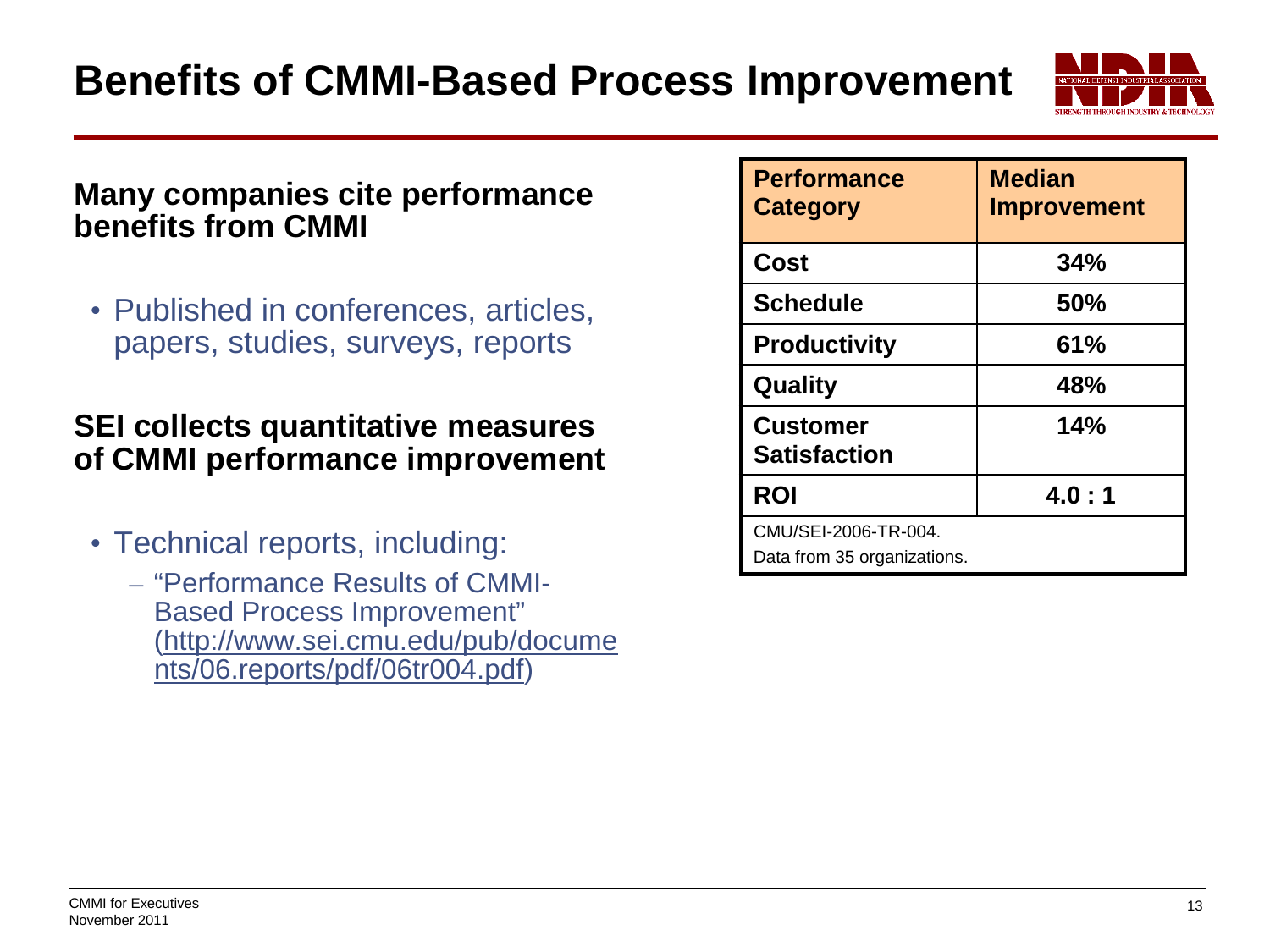# **Industry Benefits from CMMI**





| <b>Example measures reported by NDIA member companies:</b> |                                                                                                                                                                                 |  |  |  |  |
|------------------------------------------------------------|---------------------------------------------------------------------------------------------------------------------------------------------------------------------------------|--|--|--|--|
| Defect repair effort                                       | •Defect repair hours: -58% (ML3 to ML5)<br>•Defect cost savings: -105 hrs per defect<br>$\bullet$ 8T hrs/defect: -24%<br>•Hours/KLOC: -22% (ML3 to ML5)                         |  |  |  |  |
| Defect density                                             | •62% fewer high-severity defects (ML5)<br>•Defect phase containment: +240% (ML5)<br>•>85% defects removed prior to sys test<br>$\triangle$ Acceptance test: < 0.15 defects/KLOC |  |  |  |  |
| Development cost                                           | •SW development cost: -28% (ML3 to ML5)<br>•Potential project savings: \$1.9M-\$2.3M                                                                                            |  |  |  |  |
| Productivity                                               | •Productivity gain: +42% (ML5, 9 yrs)                                                                                                                                           |  |  |  |  |
| Cost/schedule                                              | •Over 6X less likely cost/schedule impact                                                                                                                                       |  |  |  |  |

**CMMI Executive Briefing**

The new data presented in this report demonstrates that effective implementation of good practices aided by use of CMMI can improve cost, schedule, and quality performance.

Benefits of CMMI in the Defense Industry, Software Engineering Institute, May 2010[.](http://www.sei.cmu.edu/library/abstracts/presentations/CMMI-Benefits-to-Defense-Industry.cfm) **<http://www.sei.cmu.edu/library/abstracts/presentations/CMMI-Benefits-to-Defense-Industry.cfm>**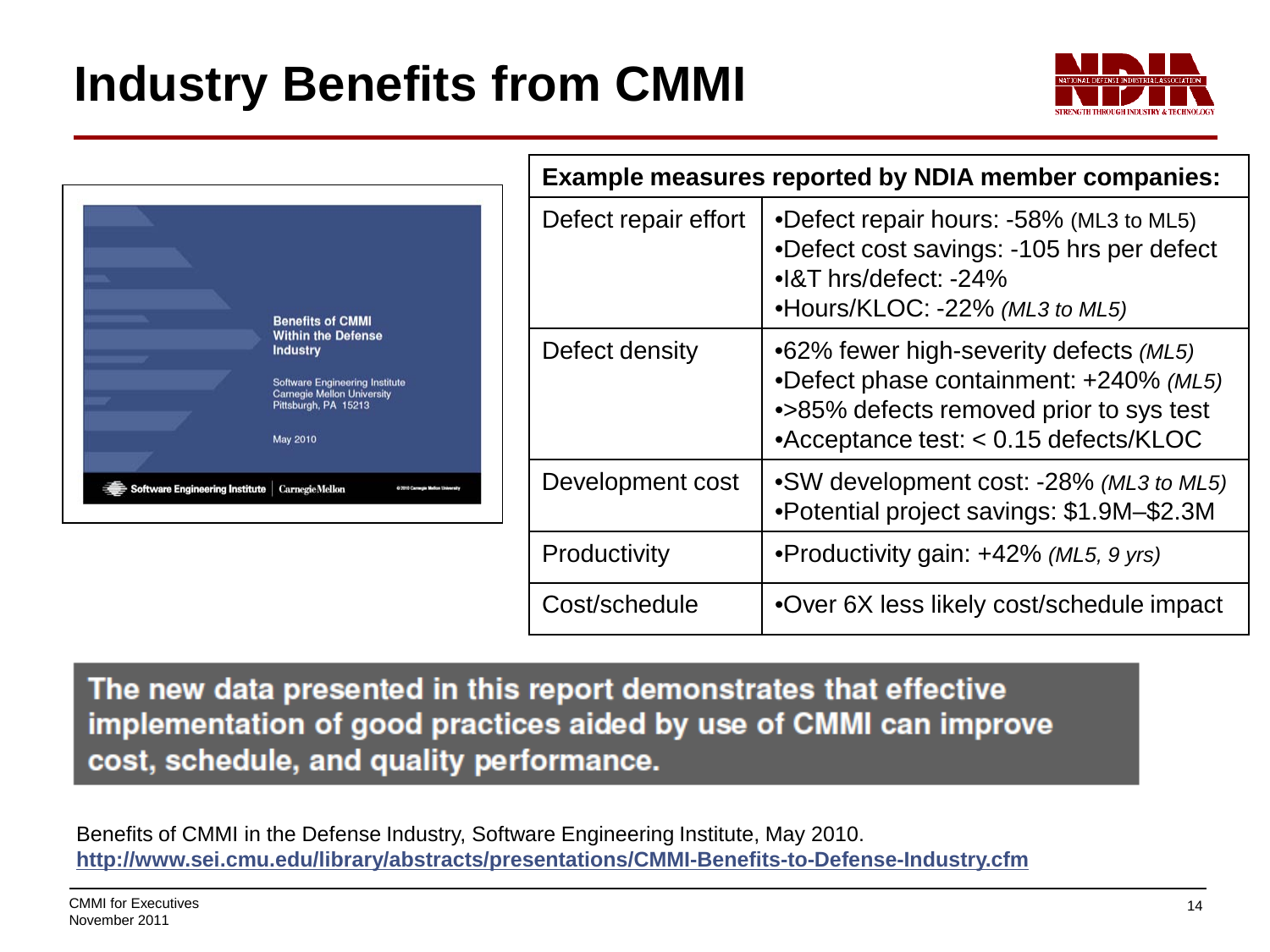

*Do You Need CMMI?* What Is CMMI? How Can CMMI Benefit You? **Who Is Using CMMI?** How Can You Get Best Value from CMMI?

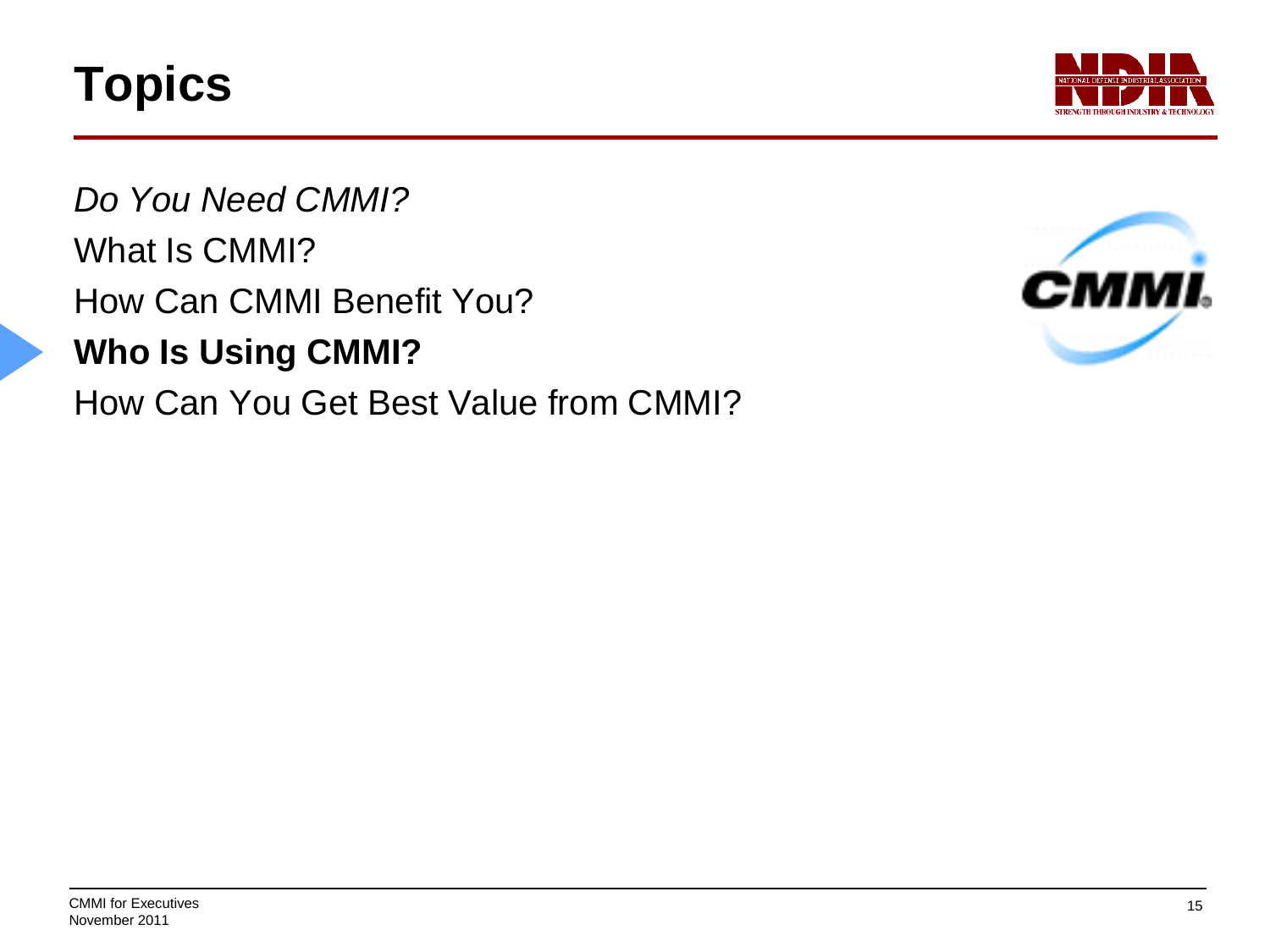# **CMMI Adoption**



| <b>CMMI</b><br><b>appraisals</b><br>are conducted<br>worldwide                                               | <b>USA</b>                                                                                                                    | <b>Non-USA</b>                   |                                      | $$ in small<br>and large<br>organizations<br>and projects | >200,<br>18.7%<br>101-200,<br>15.1%<br>$\leq 100,$                                                                                              |                                                                        | $>2000, 1.6\%$<br>1001-2000, 1.9%<br>501-1000, 4.0%<br>301-500, 5.4%<br>201-300, 5.8%<br>101-200, 15.1%<br>76-100, 7.6%<br>51-75, 12.6% |
|--------------------------------------------------------------------------------------------------------------|-------------------------------------------------------------------------------------------------------------------------------|----------------------------------|--------------------------------------|-----------------------------------------------------------|-------------------------------------------------------------------------------------------------------------------------------------------------|------------------------------------------------------------------------|-----------------------------------------------------------------------------------------------------------------------------------------|
| <b>Commercial In-House</b><br><b>Contractor for Military/Government</b><br><b>Military/Government Agency</b> | %<br>Qty<br>36.6%<br>316<br>468<br>54.2%<br>80<br>9.3%<br>864<br>100.0%                                                       | Qty<br>3040<br>191<br>73<br>3304 | %<br>92.0%<br>5.8%<br>2.2%<br>100.0% |                                                           | 66.4%                                                                                                                                           |                                                                        | 26-50, 25.9%<br>$<$ 25, 20.3%                                                                                                           |
|                                                                                                              |                                                                                                                               |                                  |                                      |                                                           |                                                                                                                                                 | <b>Organization Size (Employees)</b><br>(4197 organizations reporting) |                                                                                                                                         |
| in a wide range of businesses                                                                                |                                                                                                                               |                                  |                                      | at all levels of process maturity                         |                                                                                                                                                 |                                                                        |                                                                                                                                         |
| <b>Services</b><br><b>Business Services</b><br>Engineering and                                               | <b>Manufacturing</b><br><b>Electronic and Electric Equipt</b><br><b>Transportation Equipment</b>                              |                                  |                                      |                                                           | <b>Commercial</b><br><b>In-House</b>                                                                                                            | <b>Contractor</b><br>for Military/<br>Government                       | Military/<br><b>Government</b><br><b>Agency</b>                                                                                         |
| <b>Management Services</b>                                                                                   | <b>Instruments &amp; Related Products</b>                                                                                     |                                  |                                      | No Rating Given                                           | 3.5%                                                                                                                                            | 2.9%                                                                   | 15.7%                                                                                                                                   |
| <b>Health Services</b>                                                                                       | <b>Industrial Machinery</b>                                                                                                   |                                  |                                      | Initial (ML1)                                             | 0.4%                                                                                                                                            | 2.0%                                                                   | 0.7%                                                                                                                                    |
| <b>Other Services</b>                                                                                        | <b>Other Mfg Industries</b>                                                                                                   |                                  |                                      | <b>Managed (ML2)</b>                                      | 20.4%                                                                                                                                           | 27.6%                                                                  | 43.1%                                                                                                                                   |
|                                                                                                              | <b>Other</b>                                                                                                                  |                                  |                                      | Defined (ML3)                                             | 61.7%                                                                                                                                           | 58.3%                                                                  | 39.9%                                                                                                                                   |
|                                                                                                              |                                                                                                                               |                                  |                                      | <b>Quantitatively Managed (ML4)</b>                       | 1.9%                                                                                                                                            | 0.3%                                                                   | 1.3%                                                                                                                                    |
|                                                                                                              | Finance, Insurance, Real Estate<br><b>Public Administration/Defense</b><br>Transportation, Communication,<br><b>Utilities</b> |                                  |                                      | <b>Optimizing (ML5)</b>                                   | 4.6%<br>$(3356 \text{ or } g)$<br>Source: SEI Process Maturity Profile, Sept 2011.<br>http://www.sei.cmu.edu/cmmi/casestudies/profiles/cmmi.cfm | 5.8%<br>(659 orgs)                                                     | 2.6%<br>$(153 \text{ or }g)$                                                                                                            |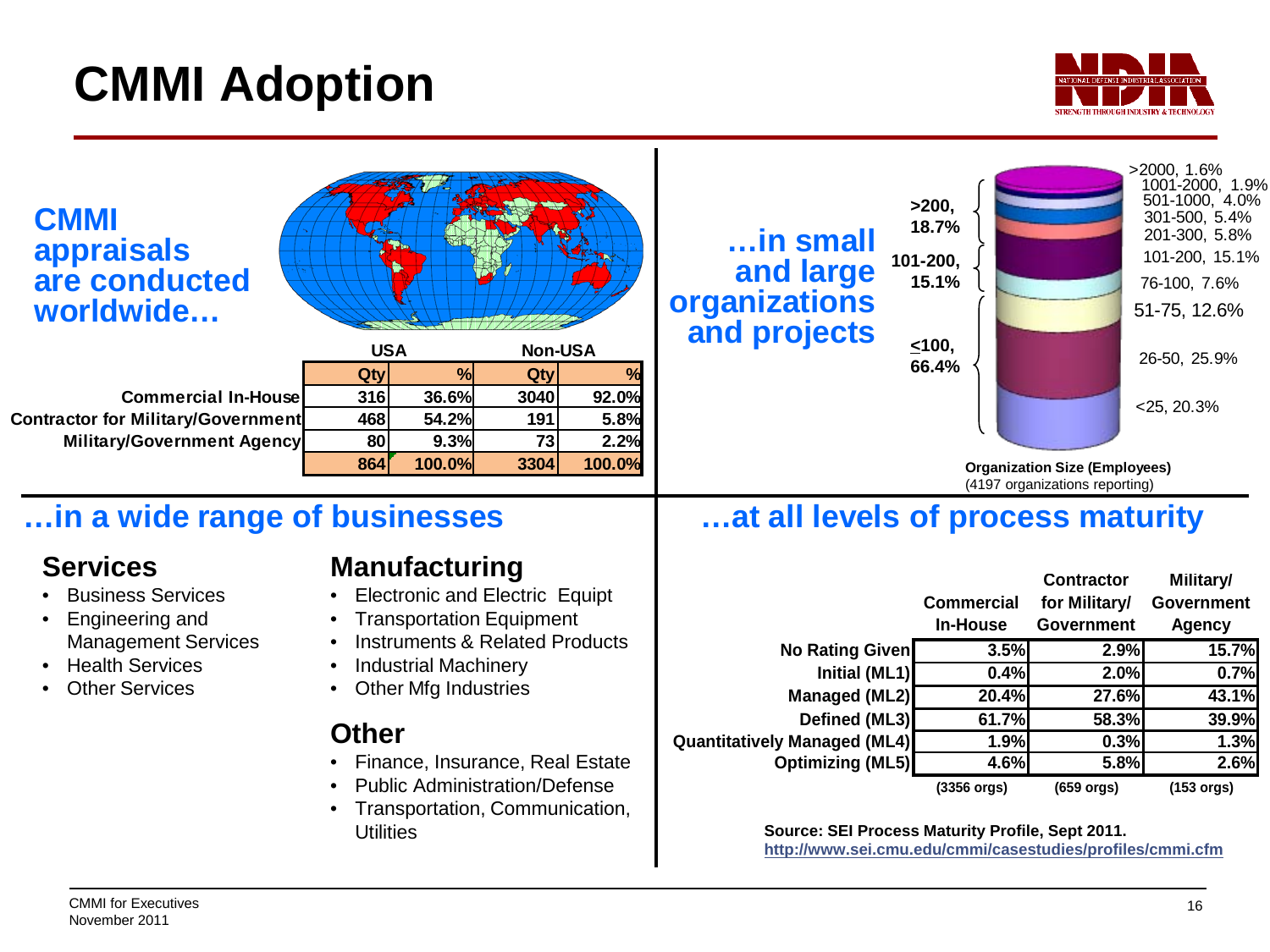

*Do You Need CMMI?* What Is CMMI? How Can CMMI Benefit You? Who Is Using CMMI? **How Can You Get Best Value from CMMI?**

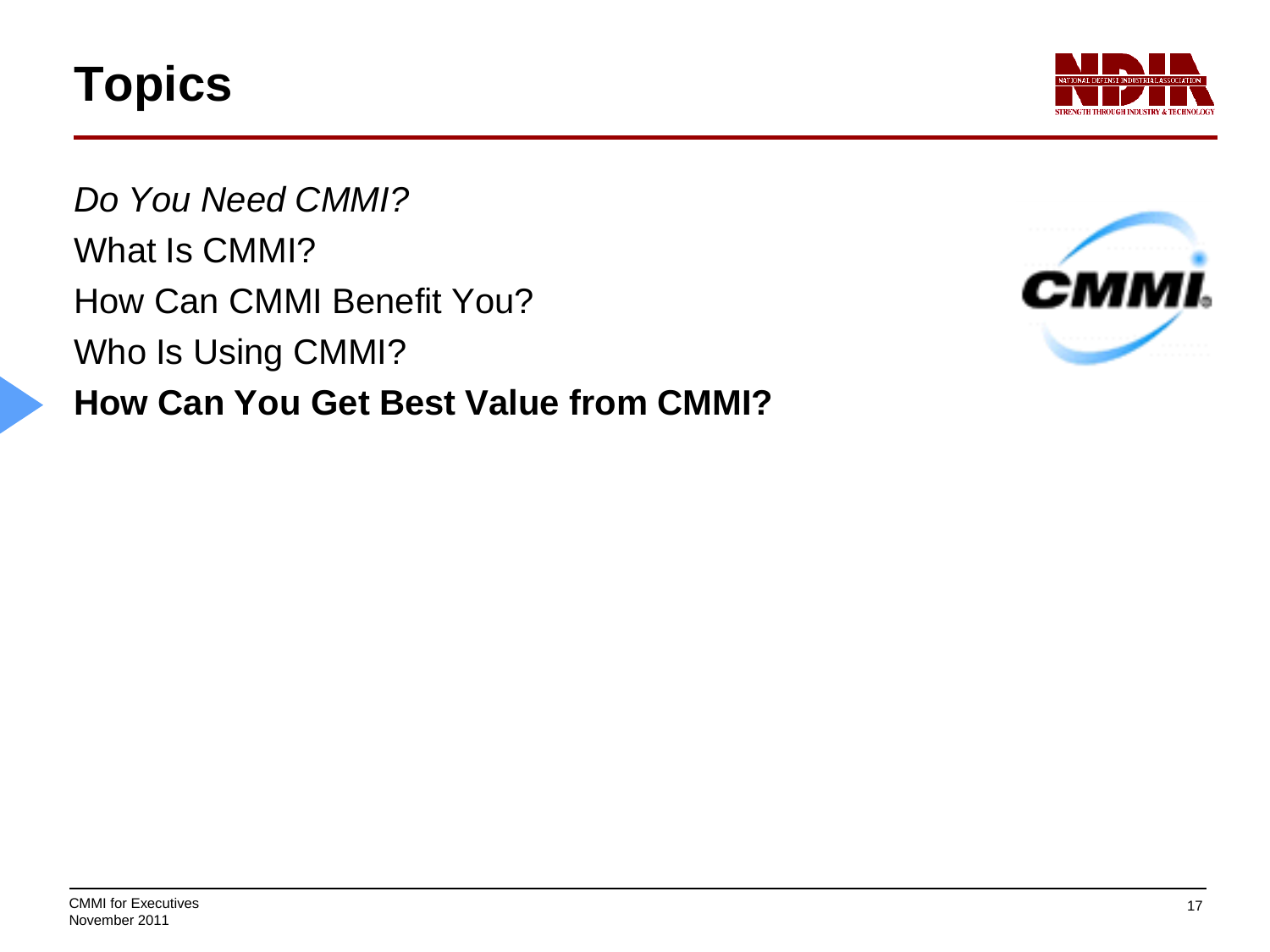

### **Set the vision and direction for CMMI-based improvement**

- Establish measurable objectives
- Be a visible sponsor set expectations for involvement
- Manage process improvement like a project

### **Provide resources and support**

- Funding, staffing, tools
- Choose the best people to lead respected opinion leaders

# **Keep it real**

- Maintain relentless focus on business value and program performance
- Involve projects and practitioners for the best ideas
- Hold people accountable
- Track and communicate progress
- Recognize and reward achievement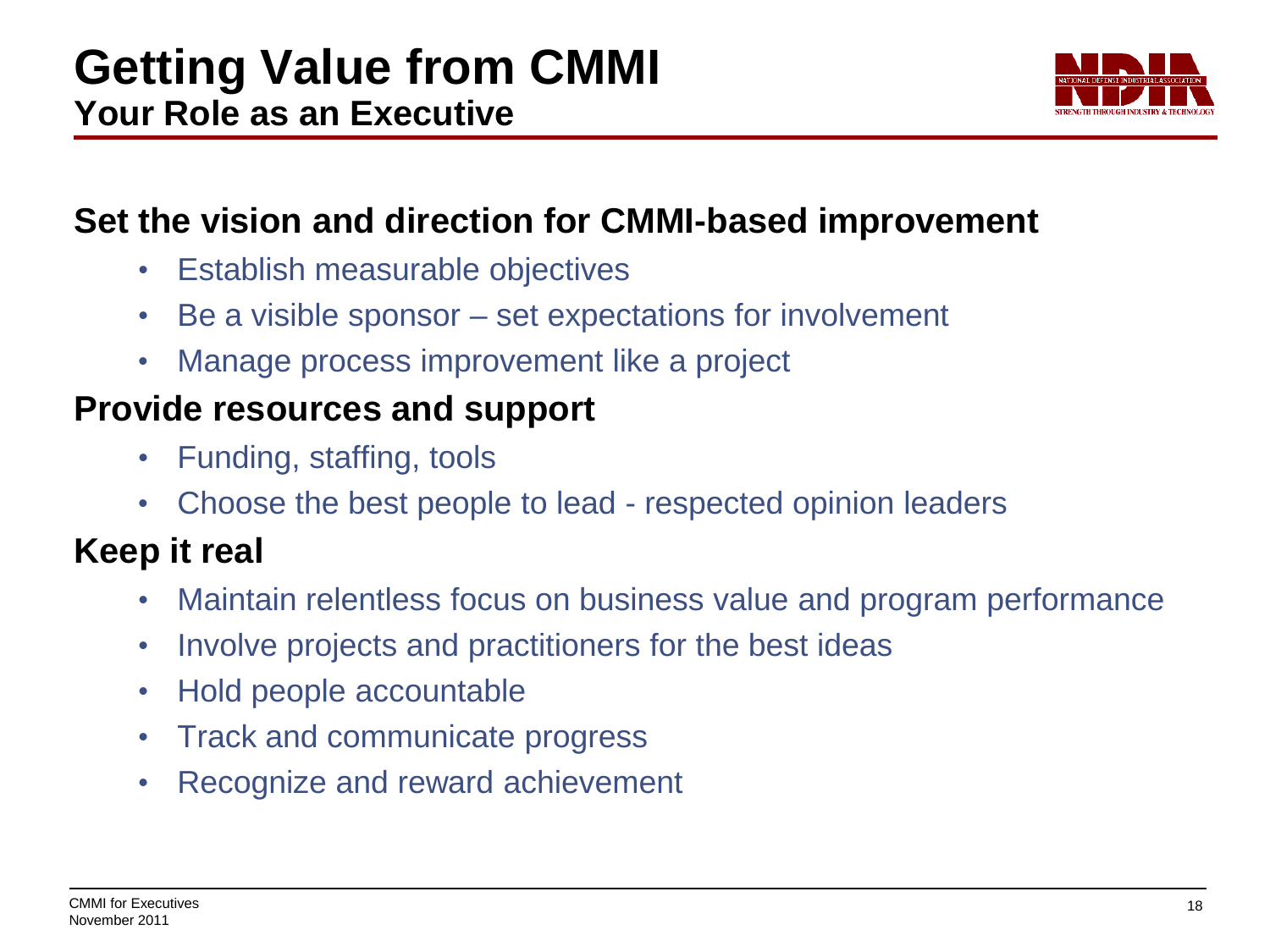

**Summary of NDIA industry position statements for obtaining best value from CMMI investments\*:**

- **1. Good processes** increase the likelihood of achieving successful project performance
- **2. CMMI is a model, not a standard** adapt CMMI to your business environment, resources, and objectives
- **3. Focus on business improvement objectives** a primary emphasis on achieving levels may not achieve significant benefits and may increase rather than decrease costs
- **4. High maturity is a business case** justify the investment; many organizations find business value in improving processes even at lower CMMI maturity levels
- **5. Maturity level ratings are not alone a predictor of project performance** many other factors can be significant contributors
- **6. Don't specify maturity levels in acquisitions** use CMMI to probe supplier capability and process execution risks
- **7. Greatest benefits of appraisals are from improvements, not evidence or ratings -** disproportionate effort on appraisal preparation risk can diminish business returns

"The Effective Use of CMMI®", NDIA Systems Engineering Division, June 2009. [http://www.ndia.org/Divisions/Divisions/SystemsEngineering/Pages/CMMI\\_Working\\_Group.aspx](http://www.ndia.org/Divisions/Divisions/SystemsEngineering/Pages/CMMI_Working_Group.aspx)